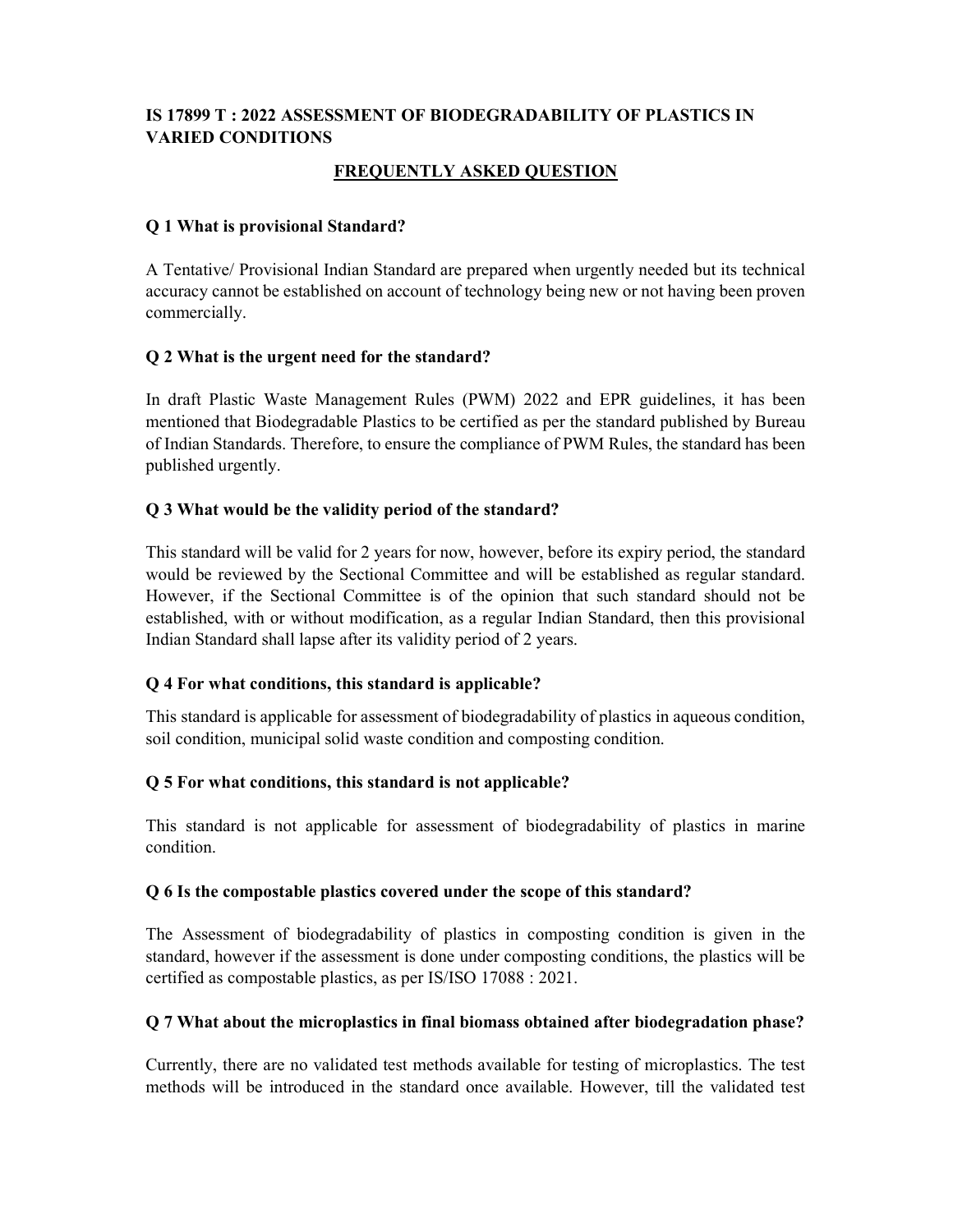methods are not available, the 90 percent biodegradation shall be considered as a safe threshold to rule out the presence of microplastic.

# Q 8 There are 7 test methods are given for determination of biodegradability of plastics under aerobic and anaerobic conditions, how many test are to be done to ensure the biodegradability?

Any one of the test methods can be used for determining the biodegradability of plastics under that specified conditions.

# Q 9 Is this Indian Standard covers durability aspects of plastic material?

No, this provisional Indian Standard does not cover durability aspect.

### Q 10 Would this standard be applicable for ISI mark?

No, this Provisional Indian Standard would not be applicable for Standard Mark i.e., ISI Mark.

This provisional Indian Standard is freely available on BIS website. To download the standard, click the link given below:

Download Link : https://standardsbis.bsbedge.com/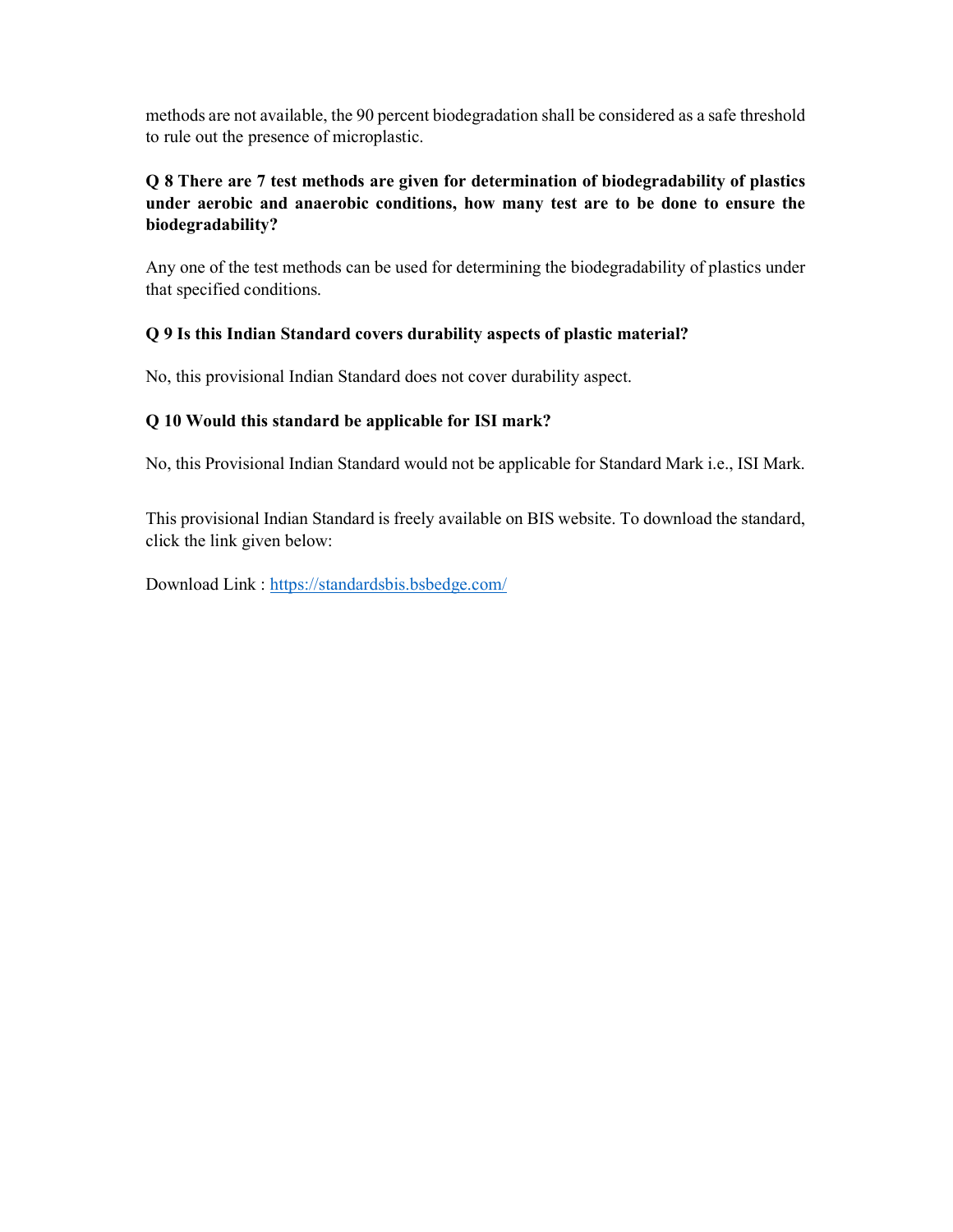# IS 17899 T : 2022 परिवर्तीय अवस्थाओं में बायोडिग्रेडेबल प्लास्टिक का मूल्यांकन

### बहुधा पूछे जाने वाले प्रश्न

#### प्रश्न 1 अनंतिम मानक क्या है?

तत्काल आवश्यकता पड़ने पर एक अस्थायी/अनंतिम भारतीय मानक तैयार किया जाता है परन्तु प्रौद्योगिकी के नए होने या व्यावसायिक रूप से सिद्ध नहीं होने के कारण इसकी तकनीकी सटीकता को स्थापित नहीं किया जा सकता है।

#### प्रश्न 2 मानक की तत्काल आवश्यकता क्यों है?

प्लास्टिक अपशिष्ट प्रबंधन नियम (पीडब्लूएम) 2022 और ईपीआर दिशानिर्देशों के मसौदे में यह उल्लेख किया गया है कि बायोडिग्रेडेबल प्लास्टिक को भारतीय मानक ब्यूरो द्वारा प्रकाशित मानक के अनुसार प्रमाणित किया जाना है। इसलिए, पीडब्लूएम नियमों का अनुपालन सुनिश्चित करने के लिए, मानक को तत्काल प्रकाशित किया गया है।

#### प्रश्न 3 मानक की वैधता अवधि क्या होगी?

यह मानक अभी के लिए 2 वर्षों के लिए वैध होगा, हालांकि, इसकी समाप्ति अवधि से पहले, मानक की समीक्षा अनुभागीय समिति द्वारा की जाएगी और इसे नियमित मानक के रूप में स्थापित किया जाएगा। हालाँकि, यदि अनुभागीय समिति की राय है कि इस तरह के मानक को एक नियमित भारतीय मानक के रूप में, संशोधन के साथ या बिना, स्थापित नहीं किया जाना चाहिए, तो यह अनंतिम भारतीय मानक इसकी 2 वर्ष की वैधता अवधि के बाद समाप्त हो जाएगा।

#### प्रश्न 4 यह मानक किन स्थितियाँ के लिए लागू है?

यह मानक जलीय स्थिति, मिट्टी की स्थिति, नगरपालिका ठोस अपशिष्ट की स्थिति और खाद की स्थिति मैं प्लास्टिक की बायोडिग्रेडेबिलिटी के आकलन के लिए लागू होता है।

#### प्रश्न 5 यह मानक किन परिस्थितियों में लागू नहीं होता है?

यह मानक समुद्री परिस्थितियों में प्लास्टिक की जैव निम्नीकरणीयता के आकलन के लिए लागू नहीं है।

प्रश्न 6 क्या कंपोस्टेबल प्लास्टिक इस मानक के दायरे में आता है?